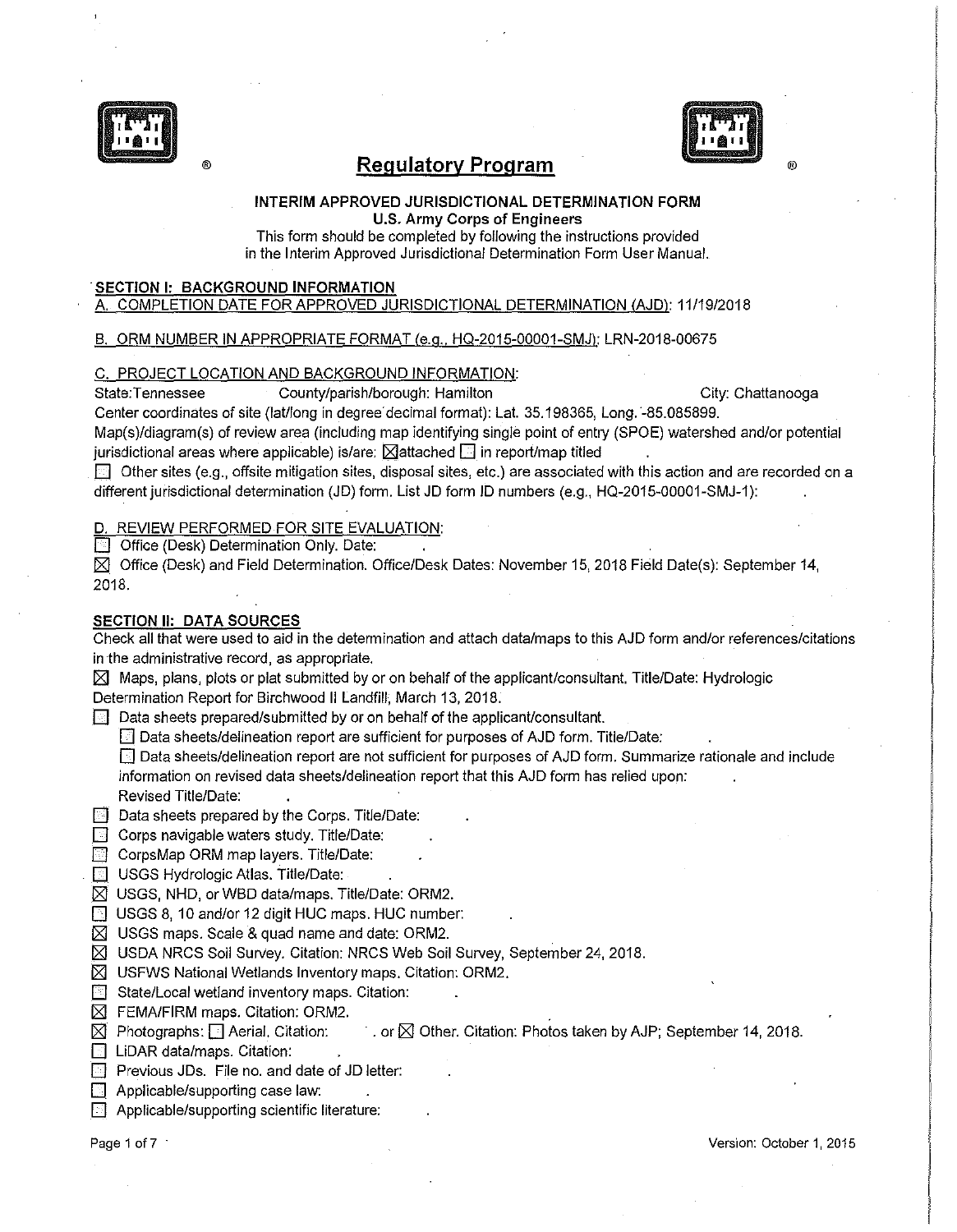$\Box$  Other information (please specify):

### SECTION III: SUMMARY OF FINDINGS

#### Complete ORM "Aquatic Resource Upload Sheet" or Export and Print the Aquatic Resource Water Droplet Screen from ORM for All Waters and Features, Regardless of Jurisdictional Status - Required

#### RIVERS AND HARBORS ACT (RHA) SECTION 10 DETERMINATION OF JURISDICTION:

 $\Box$  "navigable waters of the U.S." within RHA jurisdiction (as defined by 33 CFR part 329) in the review area. • Complete Table 1 - Required

NOTE: If the navigable water is not subject to the ebb and flow of the tide or included on the District's list of Section 10 navigable waters list, DO NOT USE THIS FORM TO MAKE THE DETERMINATION. The District must continue to follow the procedure outlined in 33 CFR part 329.14 to make a Section 10 RHA navigability determination.

|   | B. CLEAN WATER ACT (CWA) SECTION 404 DETERMINATION OF JURISDICTION: "waters of the U.S." within                                                                                                  |
|---|--------------------------------------------------------------------------------------------------------------------------------------------------------------------------------------------------|
|   | CWA jurisdiction (as defined by 33 CFR part 328.3) in the review area. Check all that apply.                                                                                                     |
|   | (a)(1): All waters which are currently used, were used in the past, or may be susceptible to use in interstate or                                                                                |
|   | foreign commerce, including all waters which are subject to the ebb and flow of the tide. (Traditional Navigable                                                                                 |
|   | Waters (TNWs))                                                                                                                                                                                   |
|   | • Complete Table 1 - Required<br>This AJD includes a case-specific (a)(1) TNW (Section 404 navigable-in-fact) determination on a water that                                                      |
|   | has not previously been designated as such. Documentation required for this case-specific (a)(1) TNW                                                                                             |
|   | determination is attached.                                                                                                                                                                       |
|   | $\Box$ (a)(2). All interstate waters, including interstate wetlands.                                                                                                                             |
|   | • Complete Table 2 - Required                                                                                                                                                                    |
|   | $\Box$ (a)(3): The territorial seas.                                                                                                                                                             |
|   | • Complete Table 3 - Required                                                                                                                                                                    |
|   | $\Box$ (a)(4): All impoundments of waters otherwise identified as waters of the U.S. under 33 CFR part 328.3.                                                                                    |
|   | • Complete Table 4 - Required                                                                                                                                                                    |
| 国 | (a)(5): All tributaries, as defined in 33 CFR part 328.3, of waters identified in paragraphs (a)(1)-(a)(3) of 33 CFR                                                                             |
|   | part 328.3.                                                                                                                                                                                      |
|   | • Complete Table 5 - Required                                                                                                                                                                    |
| ⊡ | (a)(6): All waters adjacent to a water identified in paragraphs (a)(1)-(a)(5) of 33 CFR part 328.3, including                                                                                    |
|   | wetlands, ponds, lakes, oxbows, impoundments, and similar waters.                                                                                                                                |
|   | • Complete Table 6 - Required<br><b>B</b> Bordering/Contiguous.                                                                                                                                  |
|   | Neighboring:                                                                                                                                                                                     |
|   | (c)(2)(i): All waters located within 100 feet of the ordinary high water mark (OHWM) of a water identified in<br>IJ                                                                              |
|   | paragraphs (a)(1)-(a)(5) of 33 CFR part 328.3.                                                                                                                                                   |
|   | $\Box$<br>(c)(2)(ii): All waters located within the 100-year floodplain of a water identified in paragraphs (a)(1)-(a)(5) of                                                                     |
|   | 33 CFR part 328.3 and not more than 1,500 feet of the OHWM of such water.                                                                                                                        |
|   | (c)(2)(iii): All waters located within 1,500 feet of the high tide line of a water identified in paragraphs (a)(1) or<br>14                                                                      |
|   | (a)(3) of 33 CFR part 328.3, and all waters within 1,500 feet of the OHWM of the Great Lakes.                                                                                                    |
| ⊡ | (a)(7): All waters identified in 33 CFR 328.3(a)(7)(i)-(v) where they are determined, on a case-specific basis, to                                                                               |
|   | have a significant nexus to a water identified in paragraphs (a)(1)-(a)(3) of 33 CFR part 328.3.                                                                                                 |
|   | • Complete Table 7 for the significant nexus determination. Attach a map delineating the SPOE<br>watershed boundary with (a)(7) waters identified in the similarly situated analysis. - Required |
|   | $\Box$ Includes water(s) that are geographically and physically adjacent per (a)(6), but are being used for established,                                                                         |
|   | normal farming, silviculture, and ranching activities (33 USC Section 1344(f)(1)) and therefore are not adjacent                                                                                 |
|   | and require a case-specific significant nexus determination.                                                                                                                                     |
| ⊡ | (a)(8): All waters located within the 100-year floodplain of a water identified in paragraphs (a)(1)-(a)(3) of 33                                                                                |
|   | CFR part 328.3 not covered by $(c)(2)(ii)$ above and all waters located within 4,000 feet of the high tide line or                                                                               |
|   | OHWM of a water identified in paragraphs (a)(1)-(a)(5) of 33 CFR part 328.3 where they are determined on a                                                                                       |
|   | case-specific basis to have a significant nexus to a water identified in paragraphs (a)(1)-(a)(3) of 33 CFR part                                                                                 |
|   | 328.3.                                                                                                                                                                                           |

• Complete Table 8 for the significant nexus determination. Attach a map delineating the SPOE watershed boundary with (a)(8) waters identified in the similarly situated analysis. - Required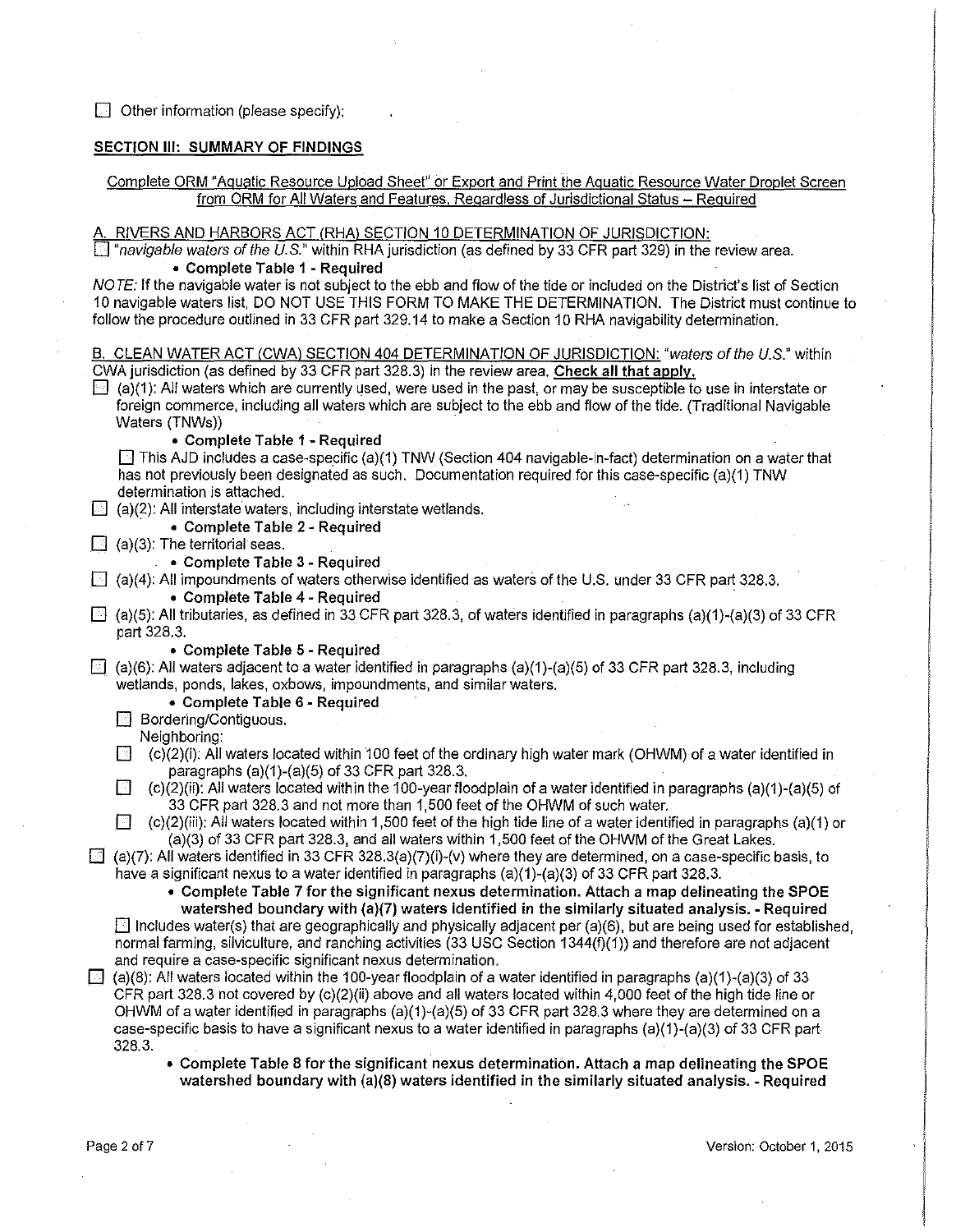$\Box$  Includes water(s) that are geographically and physically adjacent per (a)(6), but are being used for established, normal farming, silviculture, and ranching activities (33 USC Section 1344(1)(1)) and therefore are not adjacent and require a case-specific significant nexus determination.

#### C. NON-WATERS OF THE U.S. FINDINGS:

#### Check all that apply.

 $\Box$  The review area is comprised entirely of dry land.

 $\Box$  Potential-(a)(7) Waters: Waters that DO NOT have a significant nexus to a water identified in paragraphs (a)(1)-(a)(3) of 33 CFR part 328.3.

• Complete Table 9 and attach a map delineating the SPOE watershed boundary with potential (a)(7) waters identified in the similarly situated analysis. - Required

 $\Box$  Includes water(s) that are geographically and physically adjacent per (a)(6), but are being used for established, normal farming, silviculture, and ranching activities (33 USC Section 1344(1)(1)) and therefore are not adjacent and require a case-specific significant nexus determination.

- $\Box$  Potential-(a)(8) Waters: Waters that DO NOT have a significant nexus to a water identified in paragraphs (a)(1)-(a)(3) of 33 CFR part 328.3.
	- Complete Table 9 and attach a map delineating the SPOE watershed boundary with potential (a)(8) waters identified in the similarly situated analysis. - Required

 $\Box$  Includes water(s) that are geographically and physically adjacent per (a)(6), but are being used for established, normal farming, silviculture, and ranching activities (33 USC Section 1344(1)(1)) and therefore are not adjacent and require a case-specific significant nexus determination.

E Excluded Waters (Non-Waters of U.S.), even where they otherwise meet the terms of paragraphs (a)(4)-(a)(8):

- Complete Table 10 Required
- $\Box$  (b)(1): Waste treatment systems, including treatment ponds or lagoons designed to meet the requirements of the CWA.
- $\Box$  (b)(2): Prior converted cropland.

 $\Box$  (b)(3)(i): Ditches with ephemeral flow that are not a relocated tributary or excavated in a tributary.

- $\Box$  (b)(3)(ii): Ditches with intermittent flow that are not a relocated tributary, excavated in a tributary, or drain wetlands. · wetlands.<br>  $\Box$  (b)(3)(iii): Ditches that do not flow, either directly or through another water, into a water identified in
- paragraphs (a)(1)-(a)(3).
- $\Box$  (b)(4)(i): Artificially irrigated areas that would revert to dry land should application of water to that area cease.  $\boxdot$  (b)(4)(ii): Artificial, constructed lakes and ponds created in dry land such as farm and stock watering ponds,

irrigation ponds, settling basins, fields flooded for rice growing, log cleaning ponds, or cooling ponds.

- $\Box$  (b)(4)(iii): Artificial reflecting pools or swimming pools created in dry land.<sup>1</sup>
- $\Box$  (b)(4)(iv): Small ornamental waters created in dry land.<sup>1</sup>
- $\Box$  (b)(4)(v): Water-filled depressions created in dry land incidental to mining or construction activity, including pits excavated for obtaining fill, sand, or gravel that fill with water.
- $\boxtimes$  (b)(4)(vi): Erosional features, including gullies, rills, and other ephemeral features that do not meet the definition of tributary, non-wetland swales, and lawfully constructed grassed waterways. <sup>1</sup>
- $\Box$  (b)(4)(vii): Puddles.<sup>1</sup>
- $\Box$  (b)(5): Groundwater, including groundwater drained through subsurface drainage systems.<sup>1</sup>
- $\Box$  (b)(6): Stormwater control features constructed to convey, treat, or store stormwater that are created in dry land.'
- $\Box$  (b)(7): Wastewater recycling structures created in dry land; detention and retention basins built for wastewater recycling; groundwater recharge basins; percolation ponds built for wastewater recycling; and water distributary structures built for wastewater recycling.
- $\boxdot$  Other non-jurisdictional waters/features within review area that do not meet the definitions in 33 CFR 328.3 of  $(a)(1)-(a)(8)$  waters and are not excluded waters identified in  $(b)(1)-(b)(7)$ .
	- Complete Table 11 Required.

D. ADDITIONAL COMMENTS TO SUPPORT AJD: The project site is proposed for the Birchwood II Landfill. A site visit was conducted on September 14, 2018 to document the feature as described in the Hydrologic Determination Report submitted by Quantum Environmental & Engineering Services, LLC. One feature was identified (S1) within the project boundary and identified as an erosional feature not consistent with the definition of a tributary, and not considered a Water of the US (WoUS). S1 is approximately 300 If in length, and flows through a narrow valley from

<sup>1</sup> In many cases these excluded features will not be specifically identified on the AJD fonn, unless specifically requested. Corps **Districts may, in case-by-case instances, choose to identify some or all of these features within the review area.**  Page 3 of 7 Version: October 1, 2015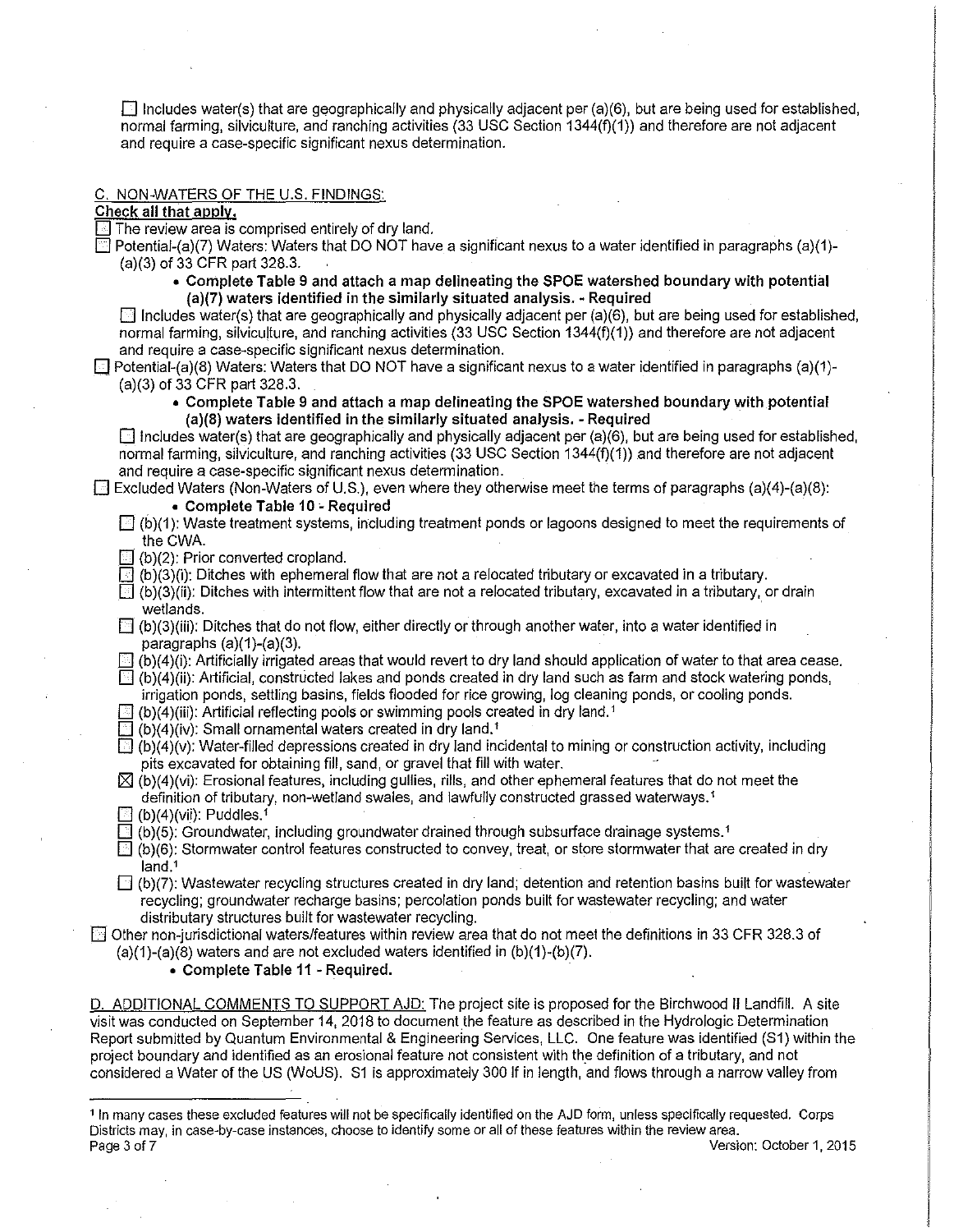the top of the project boundary to a location where the landscape flattens and loses gradient. At this location, S1 disappears and no channel is observed throughout the remainder of the project boundary. Investigation directly below the project boundary also resulted in no channel being observed and there is no evidence that the feature regains consistency below the project.

S1 is not consistent with the definition of a tributary, and therefore not a WoUS. Regulatory Guidance Letter (RGL) 05-05 provides guidance for identifying the ordinary high water mark (OWHM) by identifying reasonably reliable characteristics that indicate regular or frequent flow events, including destruction of terrestrial vegetation, wracking, sediment sorting, leaf litter disturbed or washed away, bed and bank, etc. During the site visit on September 14, 2018, S1 did have a bed and bank, but lacked the presence of another consistent OHWM feature required by the 2015 Clean Water Rule. Throughout the channel, there was an abundance of leaf litter from the previous year, as well as terrestrial vegetation growing on the channel bottom. There was also an absense of wracking, sorting, scour, deposition, and change in substrate that would suggest the channel conveys water of a regular and frequency necessary for it to be considered a WoUS. No other features were observed within the project boundary, and contained only uplands.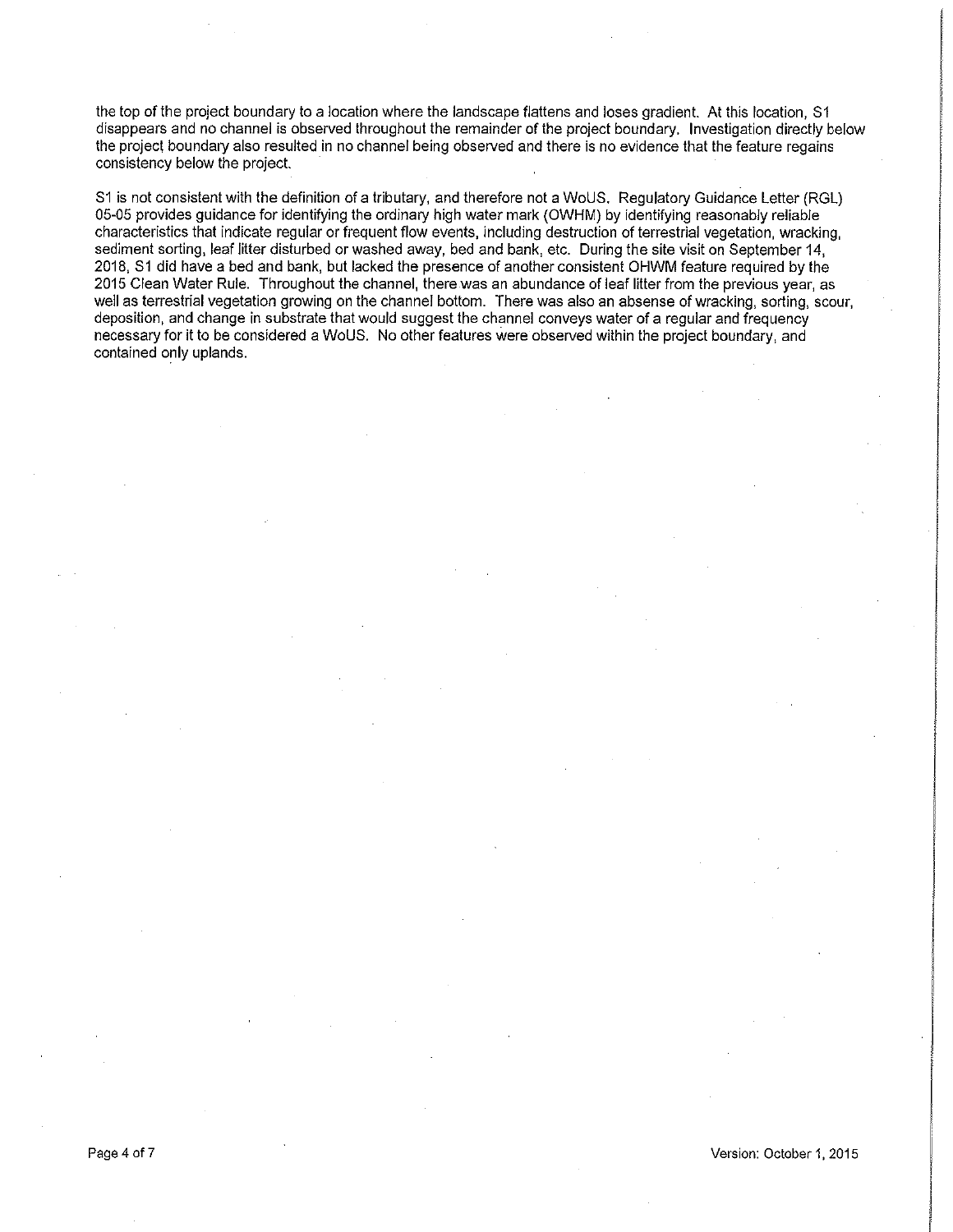### Jurisdictional Waters of the U.S.

### Table 1. (a)(1) Traditional Navigable Waters

| (a)(1) Waters Name | (a)(1) Criteria | Rationale to Support (a)(1) Designation<br>i Include High Tide Line or Ordinary High Water Mark indicators, when<br>applicable. |
|--------------------|-----------------|---------------------------------------------------------------------------------------------------------------------------------|
| N/A                | Choose an item. | N/A                                                                                                                             |

# Table 2. (a)(2) Interstate Waters

| (a)<br>$\mathcal{N}$ Wat-<br>Name<br>.<br>-------------------- | (2)<br>Ratic<br><b>Designation</b><br>. Sunnor<br>onale<br>. | ________________ | -----------    |
|----------------------------------------------------------------|--------------------------------------------------------------|------------------|----------------|
| N/A<br>--------------------                                    | N/A<br>---------------                                       |                  | -------------- |

# Table 3. (a)(3) Territorial Seas

| $(a)$ <sup>2</sup><br>- Ma<br>Name<br>. | -------------------<br>_____________<br>$c$ (a)(3)<br><b>Rationale to</b><br><b>Designation</b><br>support |
|-----------------------------------------|------------------------------------------------------------------------------------------------------------|
| N/A                                     | N/A                                                                                                        |

### Table 4. (a)(4) Impoundments

| <b>Name</b><br>stare<br>. . | www.communication.com/communications.com/communication<br>--------------------------------<br><br>Designation<br>(2)(4)<br><b>Rationale</b><br>-Sunnort -<br>---------- |
|-----------------------------|-------------------------------------------------------------------------------------------------------------------------------------------------------------------------|
| N/A                         | N/A<br>The company of the company of the company of the company of                                                                                                      |
| N/A                         | N/A<br>_______                                                                                                                                                          |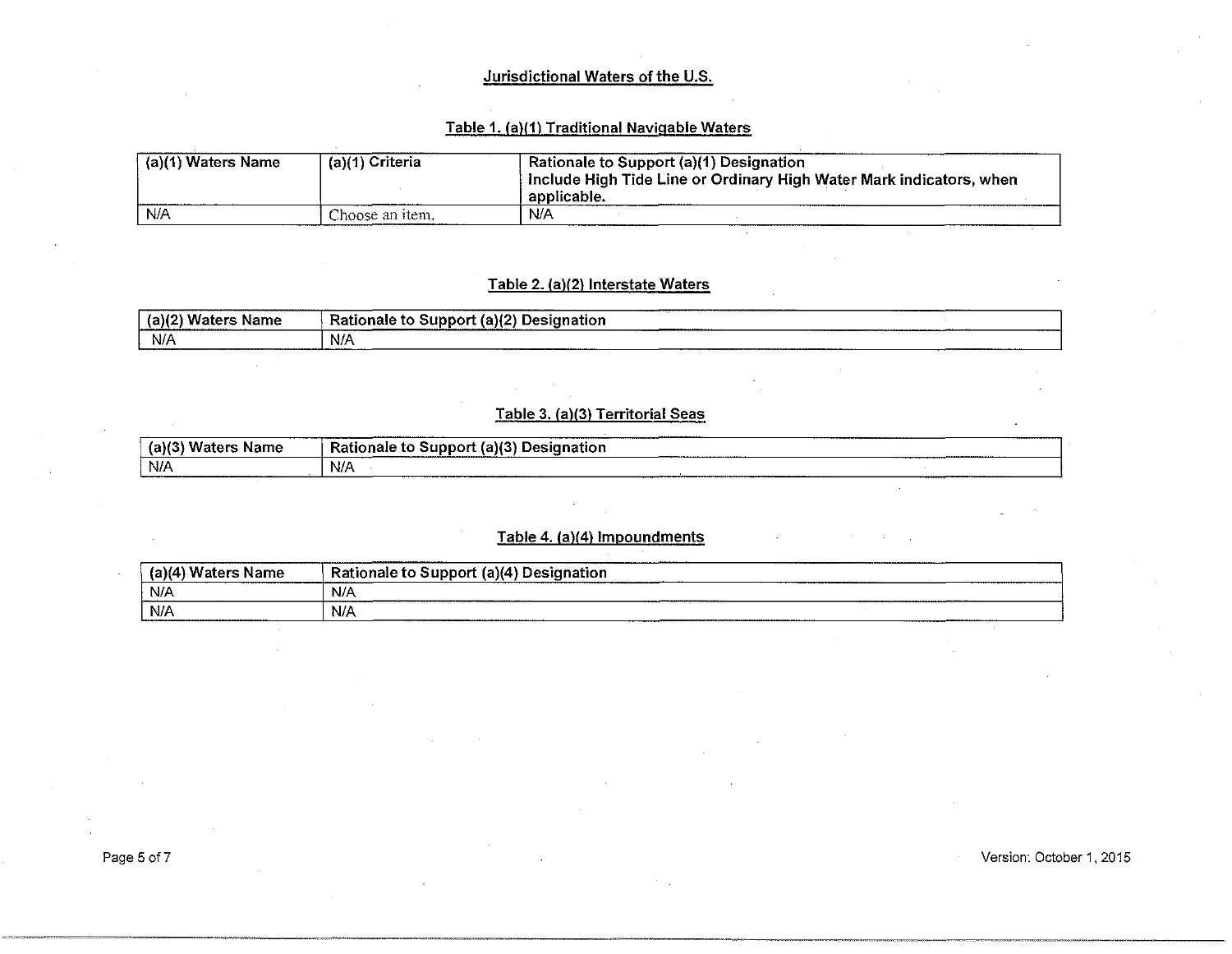# Table 5. (a)(S)Tributaries

 $\cdot$ 

| (a)(5) Waters Name | <b>Flow Regime</b> | $(a)(1)-(a)(3)$ Water<br>Name to which<br>this $(a)(5)$<br><b>Tributary Flows</b> | Tributary<br><b>Breaks</b> | Rationale for (a)(5) Designation and Additional<br>Discussion.<br>Identify flowpath to $(a)(1)-(a)(3)$ water or attach map<br>identifying the flowpath; explain any breaks or flow<br>through excluded/non-jurisdictional features, etc. |
|--------------------|--------------------|-----------------------------------------------------------------------------------|----------------------------|------------------------------------------------------------------------------------------------------------------------------------------------------------------------------------------------------------------------------------------|
| N/A                | Choose an<br>item. | N/A                                                                               | Choose an<br>item.         | N/A                                                                                                                                                                                                                                      |
| N/A                | Choose an<br>item. | N/A                                                                               | Choose an<br>item.         | N/A                                                                                                                                                                                                                                      |
| N/A                | Choose an<br>item. | N/A                                                                               | Choose an<br>item.         | N/A                                                                                                                                                                                                                                      |
| N/A                | Choose an<br>item. | N/A                                                                               | Choose an<br>item.         | N/A                                                                                                                                                                                                                                      |

# Table 6. (a)(6) Adjacent Waters

| (a)(6) Waters Name | $(a)(1)-(a)(5)$ Water<br>Name to which this<br><b>Water is Adjacent</b> | Rationale for (a)(6) Designation and Additional Discussion.<br>ldentify the type of water and how the limits of jurisdiction were established (e.g.,<br>wetland, 87 Manual/Regional Supplement); explain how the 100-year floodplain<br>and/or the distance threshold was determined; whether this water extends beyond<br>a threshold; explain if the water is part of a mosaic, etc. |
|--------------------|-------------------------------------------------------------------------|----------------------------------------------------------------------------------------------------------------------------------------------------------------------------------------------------------------------------------------------------------------------------------------------------------------------------------------------------------------------------------------|
| N/A                | N/A                                                                     | N/A                                                                                                                                                                                                                                                                                                                                                                                    |
| N/A                | N/A                                                                     | N/A                                                                                                                                                                                                                                                                                                                                                                                    |
| N/A                | N/A                                                                     | N/A                                                                                                                                                                                                                                                                                                                                                                                    |
| N/A                | N/A                                                                     | N/A                                                                                                                                                                                                                                                                                                                                                                                    |

Page 6 of 7 Version: October 1, 2015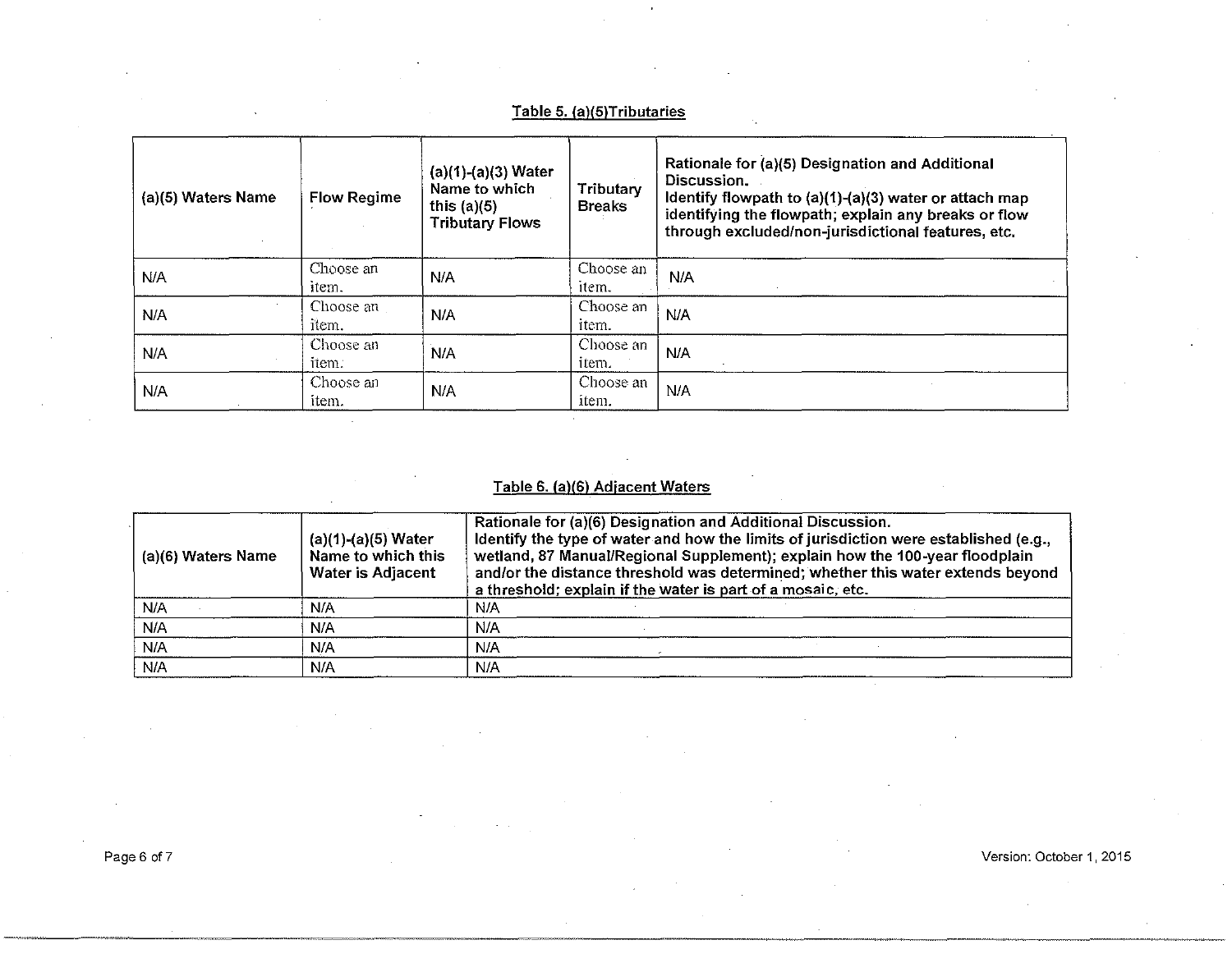# Table 7. (a)(7) Waters

| <b>SPOE</b><br><b>Name</b> | (a)(7) Waters Name | (a)(1)-(a)(3) Water<br>Name to which<br>this Water has a<br>Significant<br><b>Nexus</b> | <b>Significant Nexus Determination</b><br>Identify SPOE watershed; discuss whether any similarly situated waters were<br>present and aggregated for SND; discuss data, provide analysis, and<br>summarize how the waters have more than speculative or insubstantial effect<br>on the physical, chemical, or biological integrity of the (a)(1)-(a)(3) water, etc. |
|----------------------------|--------------------|-----------------------------------------------------------------------------------------|--------------------------------------------------------------------------------------------------------------------------------------------------------------------------------------------------------------------------------------------------------------------------------------------------------------------------------------------------------------------|
| N/A                        | N/A                | N/A                                                                                     | N/A                                                                                                                                                                                                                                                                                                                                                                |
| N/A                        | N/A                | N/A                                                                                     | N/A                                                                                                                                                                                                                                                                                                                                                                |

### Table 8. (a)(B) Waters

| SPOE<br>Name | (a)(8) Waters Name | $(a)(1)-(a)(3)$ Water<br>Name to which<br>this Water has a<br>Significant<br><b>Nexus</b> | <b>Significant Nexus Determination</b><br>Identify SPOE watershed; explain how 100-yr floodplain and/or the distance<br>threshold was determined; discuss whether waters were determined to be<br>similarly situated to subject water and aggregated for SND; discuss data,<br>provide analysis, and then summarize how the waters have more than<br>speculative or insubstantial effect the on the physical, chemical, or biological<br>integrity of the $(a)(1)-(a)(3)$ water, etc. |
|--------------|--------------------|-------------------------------------------------------------------------------------------|---------------------------------------------------------------------------------------------------------------------------------------------------------------------------------------------------------------------------------------------------------------------------------------------------------------------------------------------------------------------------------------------------------------------------------------------------------------------------------------|
| N/A          | N/A                | N/A                                                                                       | N/A                                                                                                                                                                                                                                                                                                                                                                                                                                                                                   |
| N/A          | N/A                | N/A                                                                                       | N/A                                                                                                                                                                                                                                                                                                                                                                                                                                                                                   |

Page 7 of 7 Version: October 1, 2015